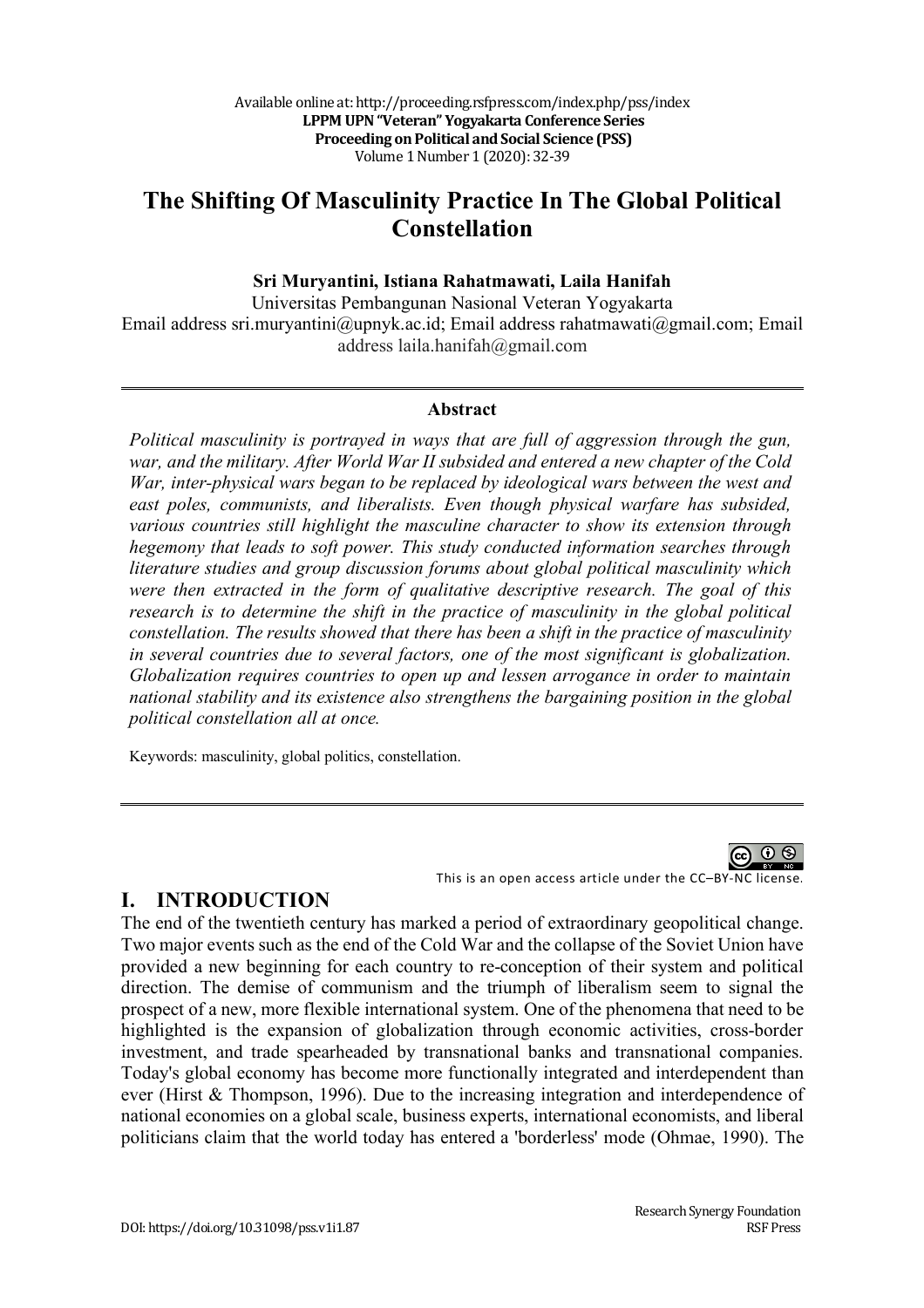convergent effects of globalization resulting in cross-border interdependence rapidly transcend the influence of different cultures, national institutions, and social systems (Mueller, 1994). Due to increasing convergence, the geopolitical landscape has become different in a 'borderless' world. The end result is the demise of geography and national boundaries.

To reflect the excitement of the developed business community in free trade, transportation, and communication, which are usually brought together under the rubric of globalization in order to produce unparalleled economic prosperity, Kenichi Ohmae (1995) asserts that 'nation-states have lost their role as units, meaningful participation in today's borderless world global economy.' The state should reclaim this role from business people and participate in regulating global political architecture. It means that the global political constellation is not determined by military power but economic. Each country is competing to strengthen their position through acts of economic hegemony. This action produced a new, more moderate international system that stood between realism and liberalism without eliminating the masculine character of each country.

# **II. LITERATURE REVIEW**

This article uses masculinity as a lens to examine shifts in global political practice by focusing on three main regions, namely Asia, ex-communist countries, and the Middle East. Masculinity is a stereotype about men that can be disputed with femininity as a female stereotype. Masculine vs. feminine are two polar traits opposite and form a straight line that at each point describes the degree of malehood (masculinity) or femininity (femininity) (Brod, 1987). Further, this study describes Connell's (1995) conceptualization of masculinity, especially his emphasis on how hegemonic masculinity reproduces hierarchy and gender inequality in the global political order. As noted by Connell and Messerschmidt (2005), the practices that construct hegemonic masculinity must be understood as complex, dynamic, and potentially contradictory. Hegemonic masculinity, therefore, is not unitary or static but varies significantly across time and space (Morrell, 2001) and at local, regional, and global levels (Connell & Messerschmidt, 2005).

The conception of hegemonic masculinity about the shift in the practice of global political masculinity as an implication of globalization is the core of this research analysis. Masculine political discourse refracts gender relations in new ways in some regions, destabilizing prevailing notions of male authority and the proper role of men. Hegemonic masculinity, as Connell and Messerschmidt (2005) put it, "provides a solution to these tensions, tending to stabilize patriarchal power or reconstitute it in new conditions." They also note, however, that the idea of hegemonic masculinity remains open to being challenged if they fail to resolve these tensions and conflicts. As discussed in this study, various responses to the political culture in several regions suggest that the established configurations of hegemonic masculinity are only partially able to resolve these tensions. Simultaneously, different variants of hegemonic masculinity that incorporate new discourses on soft power while maintaining existing notions of male authority combine and create a shift in the practice of political masculinity.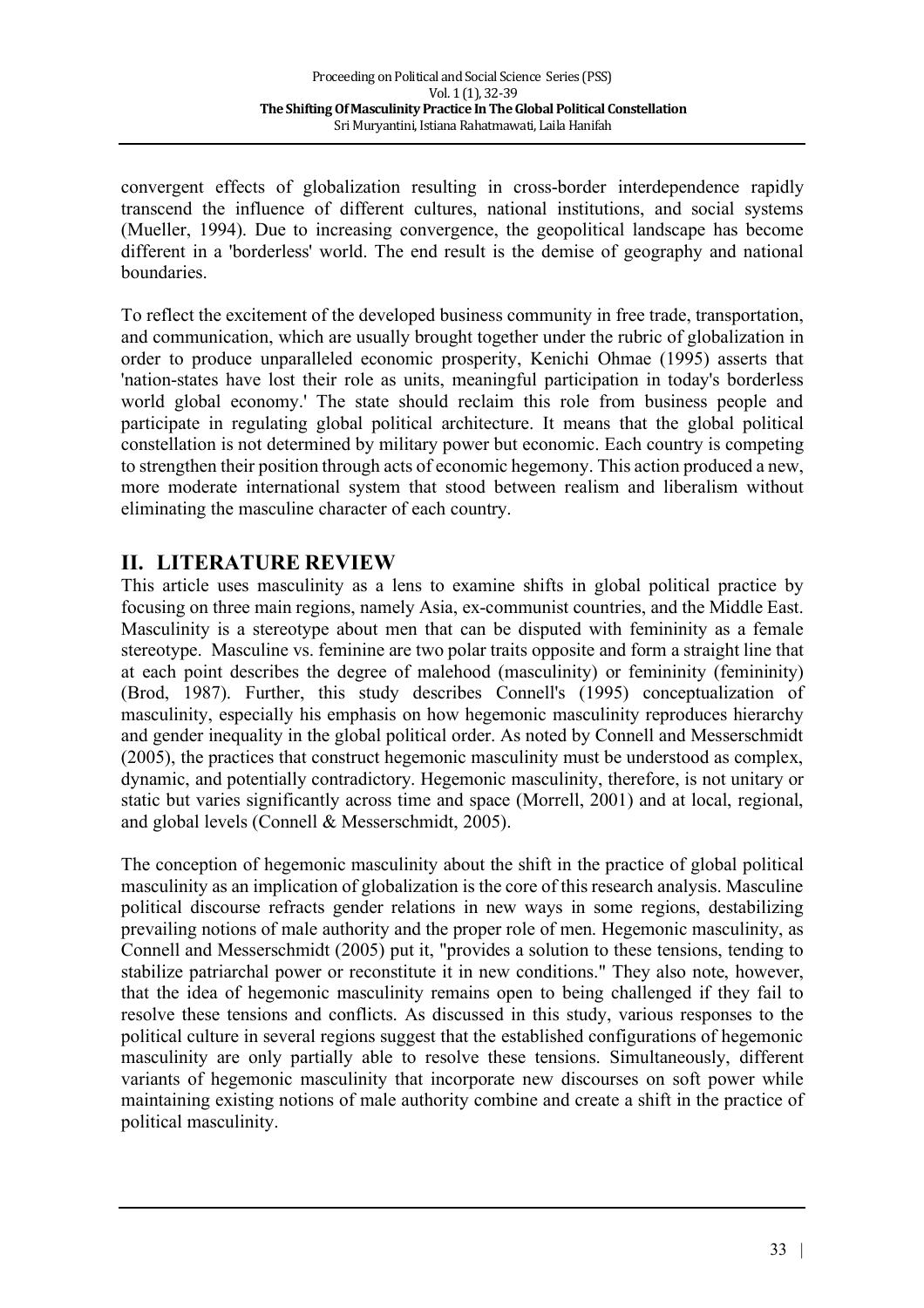This hegemonic masculinity is identified with patriarchal culture. In a patriarchal culture, which praises masculinity for men and traditional rewards of femininity for women, political actors often use gendered statements, symbols, and actions in trying to increase their own political authority. Power correlates with the traditional attributes of masculinity (strength, reason, will, responsibility, passion, justice). Whereas obedience is more likely to correlate with traditional attributes of femininity (weakness, passivity, emotion, bias, impressionability, doubt) (Riabov & Riabova, 2014).

Many explanations have been described as hegemonic masculinity practices in some countries. For the past several decades, scholars of political science have been trying to gain a better understanding of the political masculinity portrait. This study found three previous studies regarding the practice of political masculinity in three countries which are considered to represent a portrait of hegemonic masculinity. The first research entitled "Contesting Hegemonic Order: China in East Asia" emphasizes that social exchange, power relations, and negotiations are ways to conceptualize the hegemonic order architecture in the world, in this case especially how China fights the United States. Meanwhile, the second research entitled "Sociology of Masculinity in the Middle East" explains that globalization has created new challenges in the Middle East. Gender as a social construction, in the Middle East, is shaped by patriarchal societies and Islamist masculinity is based on cultural institutions and has survived through cultural practices. Social factors that lead to the intensification of the growing gap between social classes will hinder progress towards gender equality. The latest research entitled "Photographing Vladimir Putin: Masculinity, Nationalism and Visuality in Russian Political Culture" introduced Vladimir Putin as a representation of the figure of political masculinity in Russia. The figure reproduces hegemonic discourses about forms of public masculinity in Russia to help understand the geopolitical world. The three studies represent how political masculinity is formed from a social and cultural system, variables that influence a country to dominate, and the influence of leading figures in the formation of masculine political constructs.

# **III. RESEARCH METHODOLOGY**

This research is descriptive qualitative research. Data collection through Focus Group Discussion on "Global Political Masculinity" and webinars that are supported by secondary data in the form of related information documents with this research (textbooks, scientific articles, scientific journals, and interest sites). The explanation of the Shifting of Masculinity Practice in The Global Political Constellation using gender and politics specify by hegemonic masculinity.

# **IV. FINDING AND DISCUSSION**

This study describes masculinity in the global political constellation in several regions such as Asia, ex-communist, and the Middle East countries. The main findings that played an important role in shifting political masculinity practices in several regions are listed below.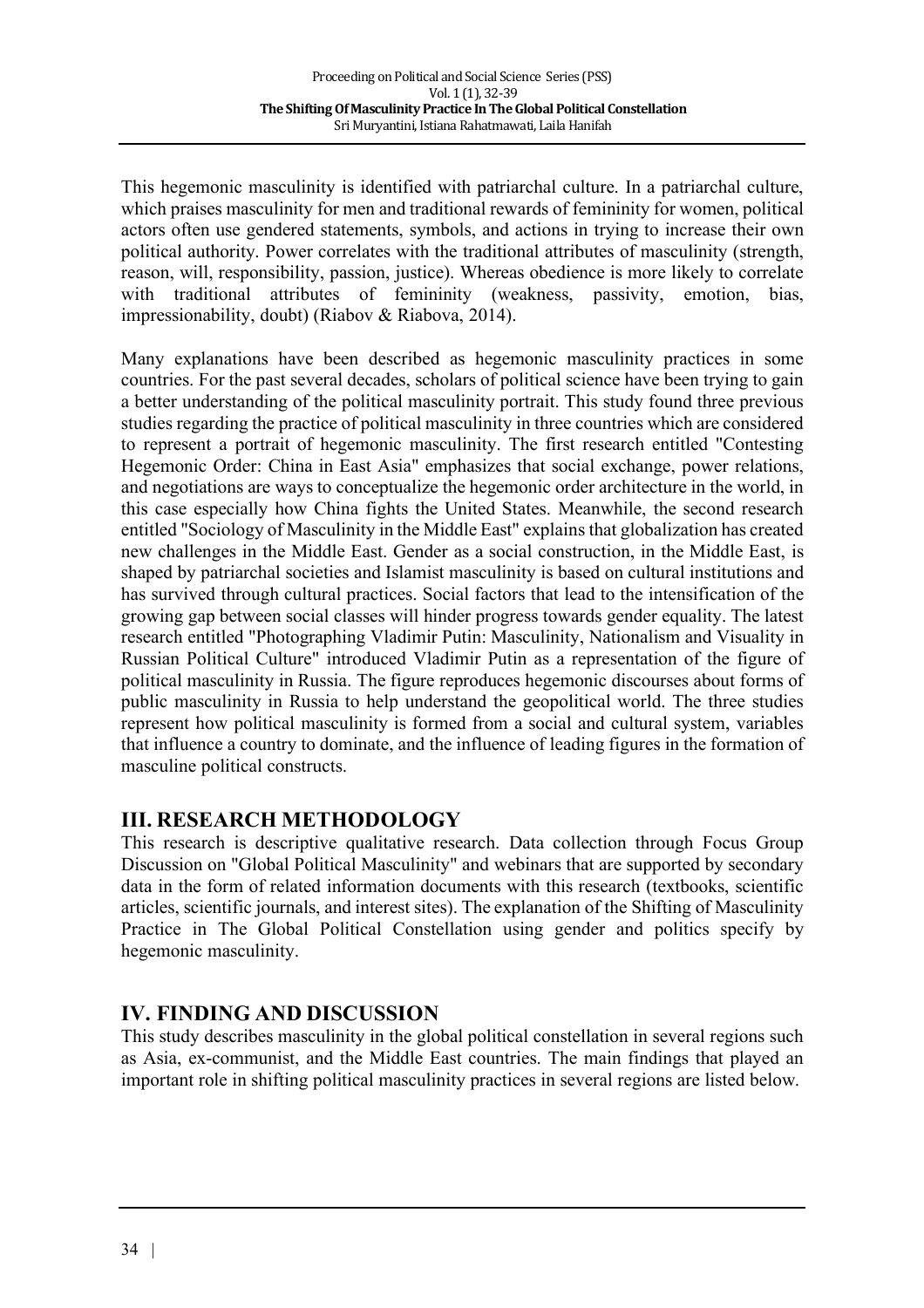### **IV.1. Dynamics of Political Masculinity in Asia**

Based on the discussion results, political culture in Asia is influenced in large part by cultures from India, Persia, and the Middle East. Structurally, countries in Asia consist of many ethnic groups and nations with very strong patrilineal ties so that the father has a very strong central role. This affects the state where men are the main actors. This patrilineal structure is clearly illustrated through the theory of realism which is based on everything that is rational, the national interest is the main, and violence and war are the main ways to maintain power. Just like humans, masculine characters are used to attract attention and influence other countries.

In the Asian context, this practice of political masculinity is represented by Myanmar, Thailand, Japan, and South Korea. Myanmar and Thailand are examples of countries in ASEAN that place the military as the highest control center. Meanwhile, in the long history of Japan, it can be seen the process of change regarding the position and function of women in social and political life. Initially, women had a very big role. The role of these women underwent changes as a result of the influence of Chinese culture, especially Confucianism. In a long historical process, the matriarchal system changed to become patriarchal. The emergence of the feudal system together with the teachings of Confucianism caused the position and function of women to seriously decline, both in the social, economic, and political fields. The end of Japanese feudalism was followed by modernization by Meiji Tenno, and tremendous changes occurred but the status and function of women had not changed much. The social and political position of women was only better improved after World War II. The role of Japanese women has grown by following the fast industrialization process. Meanwhile, in South Korea, during the Joseon Dynasty, women did not have legal status in the state if they had not become wives. Even girls can be killed, most women cannot determine their own destiny.

From this description, it can be concluded that the practice of political masculinity in Asian countries is influenced by culture and beliefs. Although industrialization has gradually reduced the hegemonic masculinity, patriarchal culture is still the dominant value in Asia.

#### **IV.2. Political Dynamics in Ex-Communist Countries**

The practice of political masculinity in ex-communist countries is represented by China, North Korea, Russia, and Cuba. In fact, ancient China has embraced a strongly patriarchal culture. This is indicated by the number of kingdoms who were dominated by kings and even entered the modern era. The government also censors attributes that resemble women. In terms of domestic and foreign policies, China has carried out many developments in the fields of artificial technology, intelligence, and the military. The One Belt One Road project is one that many countries are joining in. For now, China has put forward a political strategy that is reformative and soft power through economic efforts such as restoring investment abroad, providing loans to other countries, and selling products at low prices. These have made China one of the largest economic powers in the world.

North Korea has a large military force and a significant defense network because it is a mountainous country. They have been trained to deal with Military Aggression so cities are designed to be militarily defensible. But even so, we can consider that North Korea's strength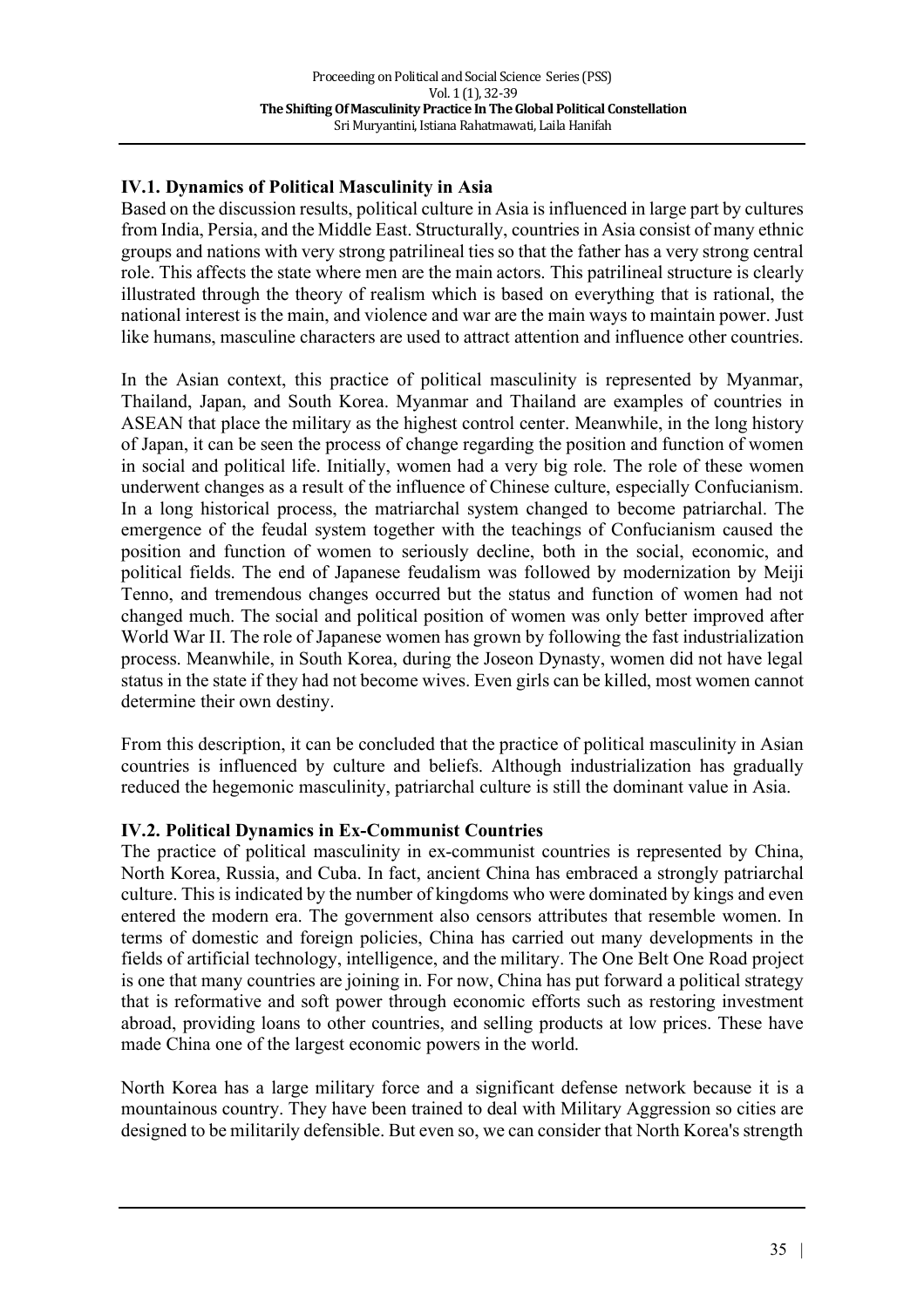in terms of the military is also very limited because most of the defense equipment is out of date, and as compensation, North Korea develops a nuclear weapon.

In North Korea, it is deeply instilled that a leader is considered God so everyone exalts the leaders. They have a protocol in calling leaders like Kim Il-sung we should call them with some noble addition 'General' or 'Great Leader'. The entire central leadership is a man. This can also be seen from the many photos, posters, and statues of the three leaders of North Korea: Kim Il-sung, Kim Jong-il, and Kim Jong-un scattered everywhere in the country. They never show their wives or their partners in public to portray a strong masculine figure as the Father of Korea. Each leader of North Korea also has their own song to describe the side of greatness as the respected and revered father of the Korean nation. However, this is a little different from the case with Kim Jong-un, he is the only president in North Korea who show or invites his wife directly where he also invites his younger sister, Kim Yo Jong, in many places. This is influenced by Kim Jong-un's educational background, where he studied abroad so that he has a different vision or viewpoint from his father, Kim Jong-Il. Kim Jong-un imagines himself as a North Korean leader who is quite millennial and slightly transgressed the boundaries shown by his love for western life, for example by inviting NBA basketball player, Dennis Rodman, and western scientists to teach at North Korean universities.

For many Russians and non-Russians alike, Putin's strong male personality symbolizes Russia's growing economic power and its assertion as a world power. Patriotism is the source of the courage, fortitude, and strength of our people. If we lose patriotism and national pride and dignity, which are connected to it, we will lose ourselves as a nation capable of achieving extraordinary achievements (Novitskaya, 2017). Putin's figure as a masculine figure has been shown on several occasions, such as "Putin Plays Hockey", "Bare-chest Putin with his steed", and "Bare-chest Putin in Ephipany's ritual". Even further, to strengthen Russia as a masculine country, Russia carried out a ban on LGBTQ which ultimately sparked protests by LGBTQ activists. In 2013, State Duma approved Federal Law "for the Purpose of Protecting Children from Information Advocating for a Denial of Traditional Family Values". By characterizing authentic Russian masculinity as strong, heterosexual, and patriotic human beings, making the understanding of other masculinities automatically becomes fluid, unstable, and even immoral, often symbolizing the collapse of other nations (Erik Vlaeminc, 2016). In addition, political masculinity was also shown by policies such as the Russia Muzhik, military operations in several countries, expansion, and annexation of Crimea, and the Victory Day Parade which was held to commemorate the victory of the Soviet Union over Nazi Germany and to highlight a strong Russian image from all kinds of threats.

Fidel Castro is depicted in the novel Ciudad Rebelde (1967) as the ideal character image as a young man becoming a revolutionary during an armed uprising. Fidel Castro's warrior manhood who fought the forces of US imperialism was symbolized by the army uniform he wore morning, noon, and night (Butler, 2012). Universal health services and free education were the basis for the Castro regime after the overthrow of Fulgencio Batista. Cuba's priority in the health sector has also made Cuba has a bargaining position in international politics through the diplomacy of the 'Army of White Coats'. Currently, there are about 50,000 Cuban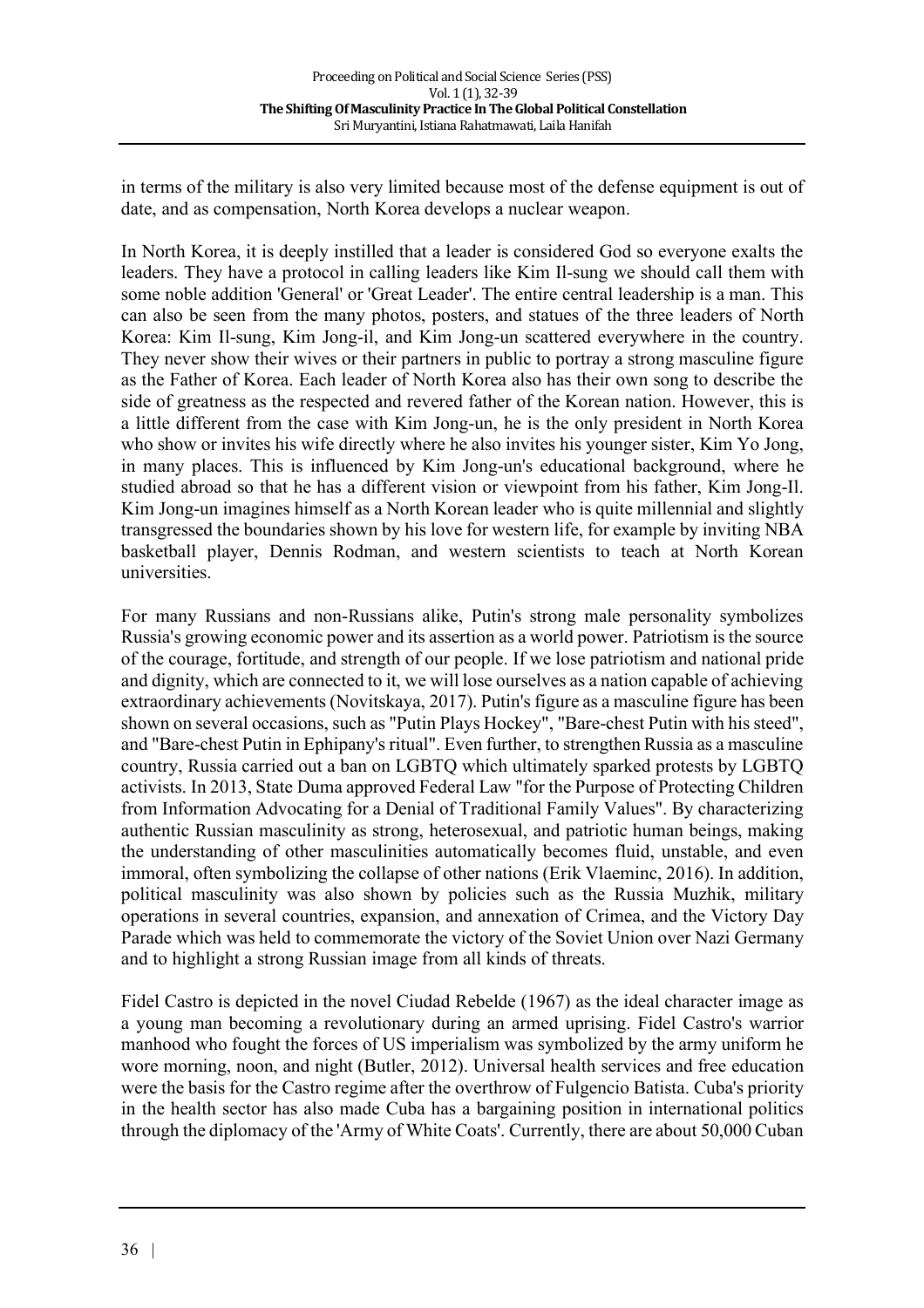doctors who work in 67 countries and generate a foreign exchange of 11 billion dollars. In fact, Cuba has sent 52 doctors and nurses to Italy to help deal with the Covid-19 virus.

In China, hegemonic masculinity has shifted towards soft power through domination in the economic sector as a result of globalization and interdependence between one country and another. Even though the influence of masculinity in North Korea is still strong, Kim Jongun's leadership has given a new color to North Korean politics to be open and slightly westernized. Russia, as a country that was an opponent of the United States during the cold war, still maintains political masculinity through its policies and leading figures. Cuba is the most anti-US country on the American continent, did not put hard power as a bargaining value or priority for their country, but instead through feminine policies such as health and education.

#### **IV.3. The Dynamics of Political Masculinity in the Middle East**

1970 was the beginning of the formation of the modern political culture in the Middle East. The year was also the most important point of departure for the Middle East in terms of the economy, security, and law in the region. Developed countries that have technology flocked to control the oil fields in the Middle East. In 1970 Middle Eastern countries had started to realize their potential. Oil has the potential to be used as fuel for hegemony and used as weapons of war. The destruction of the World Trade Center building and the front yard of the Pentagon in New York by what Osama bin Laden alleged, in the end, turned out to be an event that made the world not about West and East anymore, not about communism and capitalism or liberalism but about Islamic or western ideology.

2010 is also noteworthy because there was a history of ending the US occupation of Iraq, but that year was also the beginning of other chaos in the Middle East such as the Arab Spring phenomenon which was an important starting point for the dynamics of the Middle East region marked by the fall of President Ben Ali. This revolution from Tunisia spread to neighboring countries. And finally in Syria is the last country that is still in conflict to date because it is motivated by a lot of foreign interference.

The invasion of Islamic countries by western colonial powers intensified the language of 'motherland rape' by penetrating foreign forces (Ahmed, 1992). Thus with colonialism, men who protected women's honor became symbols of national honor. This creates a serious challenge for local masculinity because male honor is threatened and called to protect the motherland (Gerami, 2005). Another example is another institution that has an impact on the masculinity of Palestinian and Israeli youth in the military institution. Peteet (2000) examines the Intifada (Palestinian uprising) in which the male Palestinian masculine identity is closely linked to resistance to the much larger powers that the Israeli Defense forces possess.

The conflicts that have been occurring in the Middle East cannot be separated from cases that have made women and children become victims and instruments of war. Further, the formal control of men over women and families, exercised by fathers, husbands, and brothers in the Middle East is very strong. It is estimated by the United Nations Population Fund that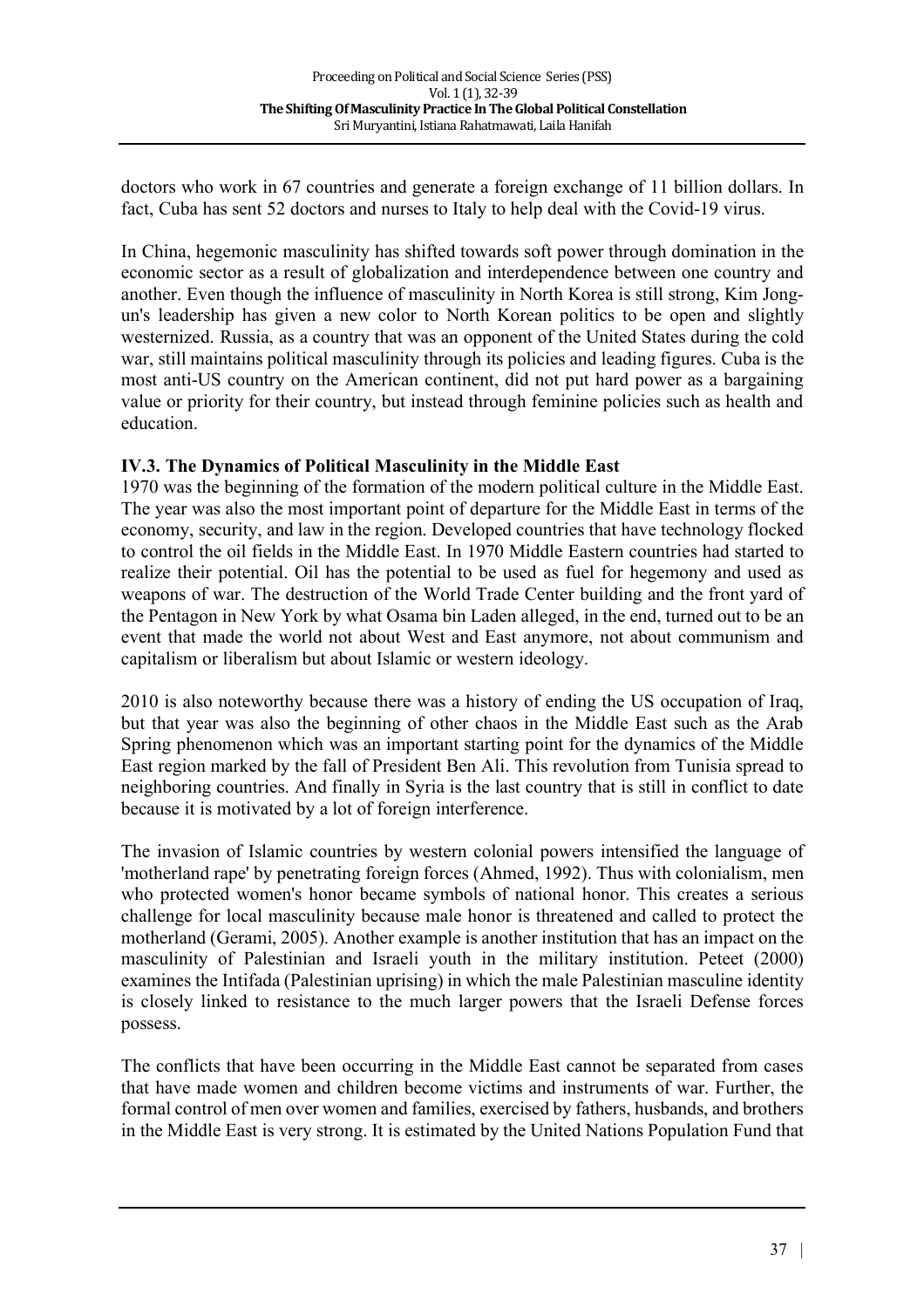as many as 5,000 women and girls are murdered by family members each year in so-called "honor killings" worldwide.

The patriarchal social structure as a legacy has been surviving through culture and religion.

# **V. CONCLUSION AND FURTHER RESEARCH**

The end of the cold war marked a new chapter in the global political map. Globalization requires all countries to open themselves or cooperate with the other countries, so they can take advantage of this globalization era for their national interests. The national interest which is achieved through masculine ways has experienced a shift in practice from hard power to soft power. For example, through China's economic domination, democratization in the Middle East, and the openness of North Korea to the world. Meanwhile, Japan and South Korea, with a very strong patriarchal culture as a remnant of the existing royal and dynastic systems, have gradually progressed even though patriarchal values are still the dominant domain. Instead, this practice of masculinity is articulated differently by Cuba through feminine policy priorities such as the health and education sectors.

Of course in this study, there are still shortcomings so that research can continue to develop in accordance with the current political context, further research is needed. The exposure was carried out using normal assumptions, and it is very possible to change because of the current abnormal world conditions due to the COVID-19 pandemic. Further researches are needed to explain other factors that caused a shift in the practice of global political masculinity, for example, climate change or the global pandemic issue. Thus, the development of political science can be in line with the development of real practice in the global political constellation.

# **REFERENCES**

- Adibi, H. (2006). Sociology of Masculinity, In In *Social Change in the 21st Century 2006 Conference Proceedings.* Brisbane: Queensland University of Technology. pp. 1-10.
- Ahmed, L. (1992). Women and Gender in Islam. London: Yale University Press.
- Connell, R. (1995). *Masculinities.* Berkeley: University of California Press.
- Connell, R., and Messerschmidt, James. (2005). Hegemonic masculinity: Rethinking the concept*.* Gender & Society, *19*(6), pp. 829-859.
- Foxall, A. (2013). Photographing Vladimir Putin: Masculinity, nationalism, and visuality in Russian political culture. *Geopolitics*, *18*(1), 132–156.
- Gerami S. (2005) '"Islamist Masculinity and Muslim Masculinities'", in Kimmel M S, Hearn J. and Connell R.W (eds) Handbook of Studies on Men & Masculinities. London: SAGE Publications. pp. 448-457.
- Goh, E. (2019). Contesting hegemonic order: China in East Asia. *Security Studies*, *28*(3), pp. 614–644.
- Hirst, Paul. and Thompson, Grahame. (1996). *Globalization in question: the international economy and the possibilities of governance*. Cambridge: Polity Press.